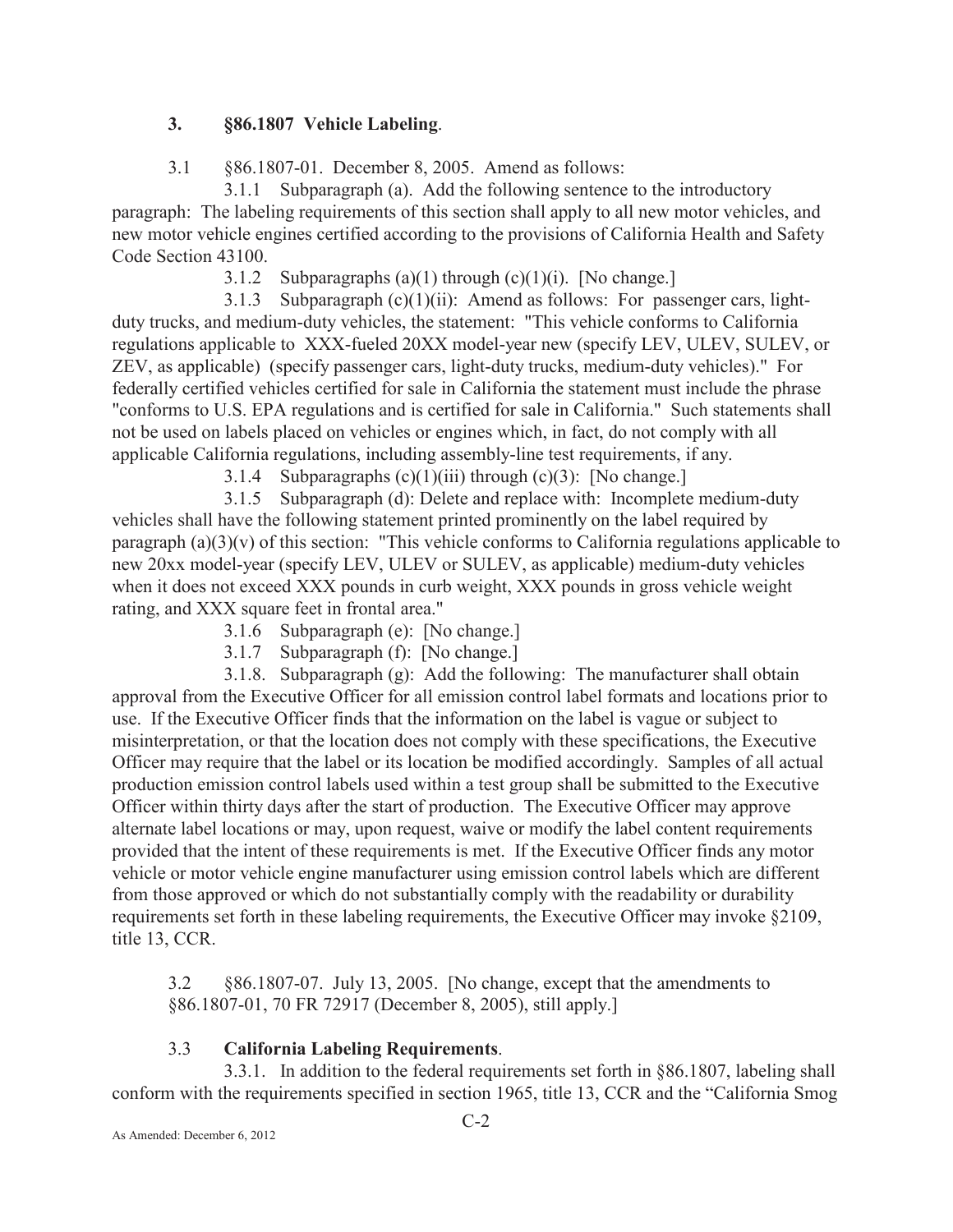Index Label Specifications for 2004 through 2009 Model Year Passenger Cars and Light-Duty Trucks" and "California Environmental Performance Label Specifications for 2009 and Subsequent Model Year Passenger Cars, Light-Duty Trucks, and Medium-Duty Passenger Vehicles" as incorporated by reference in section 1965, title 13, CCR. In cases where there is conflict with the federal label specifications, the California requirements shall apply.

3.3.2. For all 2004 through 2014 model-year vehicles (except zero-emission vehicles (ZEVs)), the tune-up label shall also contain the following information lettered in the English language in block letters and numerals which shall be of a color that contrasts with the background of the label. For all 2015 and 2016 model-year vehicles, the tune-up label shall conform to the requirements set forth in section C.3 of the "California 2015 and Subsequent Model Criteria Pollutant Exhaust Emission Standards and Test Procedures and 2017 and Subsequent Model Greenhouse Gas Exhaust Emission Standards and Test Procedures for Passenger Cars, Light-Duty Trucks, and Medium-Duty Vehicles."

- (a) "OBD II certified" or "OBD Exempt".
- (b) Identification of the Exhaust Emission Control System, including but not limited to:

| <b>ADSTWC</b>     | $\overline{\phantom{a}}$ | <b>Adsorbing Three-Way Catalyst</b>                        |
|-------------------|--------------------------|------------------------------------------------------------|
| <b>AFS</b>        |                          | Air-Fuel Ratio Sensor                                      |
| <b>AIR</b>        | $\overline{\phantom{a}}$ | Secondary Air Injection (Pump);                            |
| CAC               | $\overline{\phantom{0}}$ | Charge Air Cooler;                                         |
| <b>CFI</b>        |                          | Continuous Fuel Injection;                                 |
| <b>CTOX</b>       |                          | Continuous Trap Oxidizer;                                  |
| DFI               | $\overline{\phantom{a}}$ | Direct Fuel Injection;                                     |
| <b>EGR</b>        | $\overline{\phantom{a}}$ | <b>Exhaust Gas Recirculation;</b>                          |
| <b>EHOC</b>       |                          | Electrically Heated Oxidation Catalyst;                    |
| <b>EHTWC</b>      | $\overline{\phantom{0}}$ | Electrically Heated Three-Way Catalyst;                    |
| EM                |                          | Engine Modification;                                       |
| <b>FFS</b>        |                          | Flexible Fuel Sensor;                                      |
| HO <sub>2</sub> S |                          | Heated Oxygen Sensor;                                      |
| IFI               | $\overline{\phantom{a}}$ | Indirect Diesel Injection;                                 |
| <b>MFI</b>        | $\overline{\phantom{0}}$ | Multiport (Electronic) Fuel Injection, (Central) Multiport |
|                   |                          | Fuel Injection;                                            |
| OC                |                          | Oxidation Catalyst Only;                                   |
| O <sub>2</sub> S  |                          | Oxygen Sensor;                                             |
| <b>PAIR</b>       |                          | Pulsed Secondary Air Injection;                            |
| <b>PTOX</b>       |                          | Periodic Trap Oxidizer;                                    |
| <b>SC</b>         | $\overline{\phantom{0}}$ | Supercharger;                                              |
| <b>SFI</b>        | $\overline{\phantom{a}}$ | Sequential Multipoint (Electronic) Fuel Injection; and     |
| <b>SPL</b>        | $\overline{\phantom{a}}$ | Smoke Puff Limiter;                                        |
| TBI               |                          | Throttle Body (Electronic) Fuel Injection;                 |
| TC                |                          | Turbocharger;                                              |
| TWC               |                          | Three-Way Catalyst;                                        |
|                   |                          |                                                            |

C-3